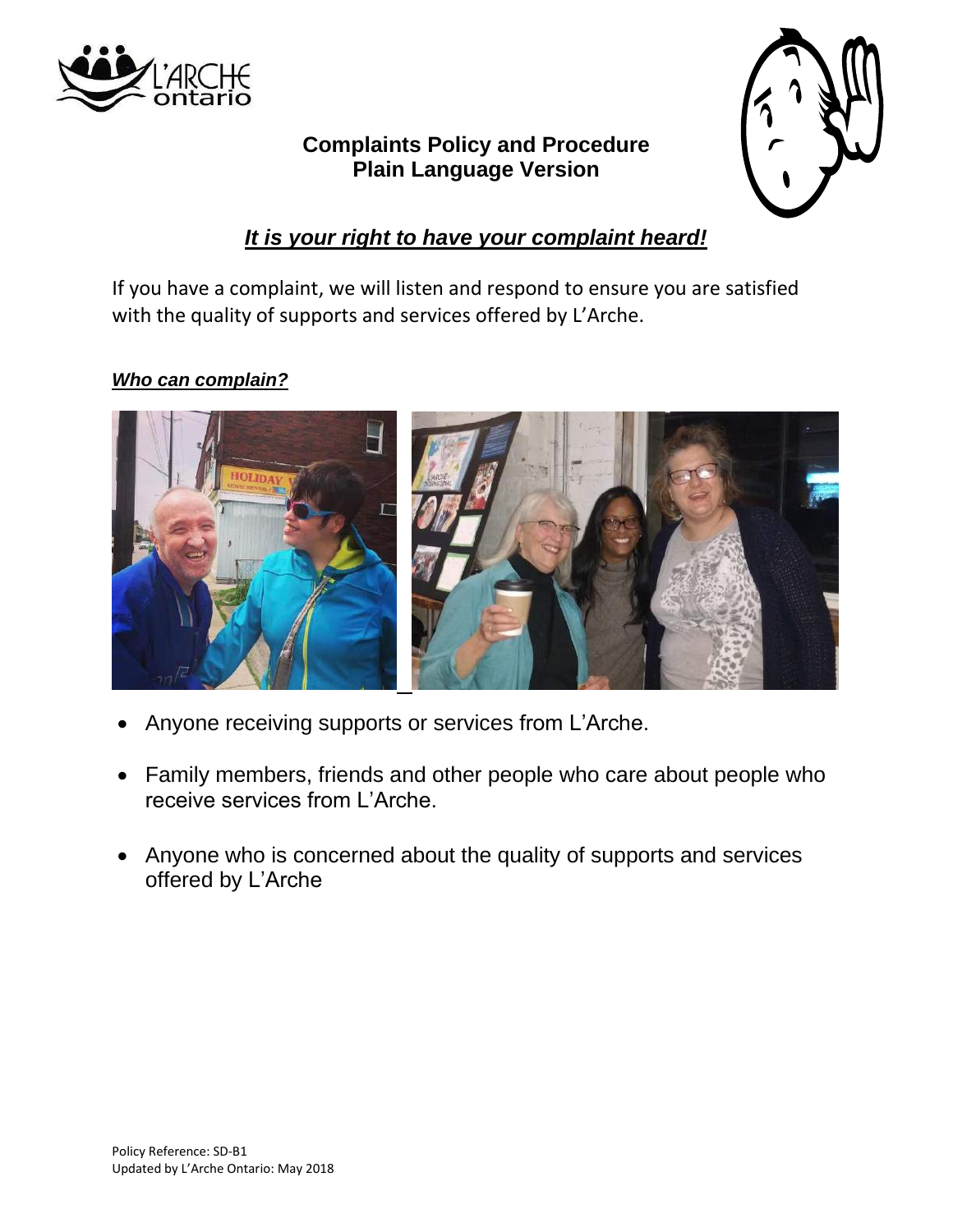## *What if I need help?*



- If you need help to make your complaint, approach someone you trust to help you express yourself.
- You can speak with a House Leader to find the support you require.